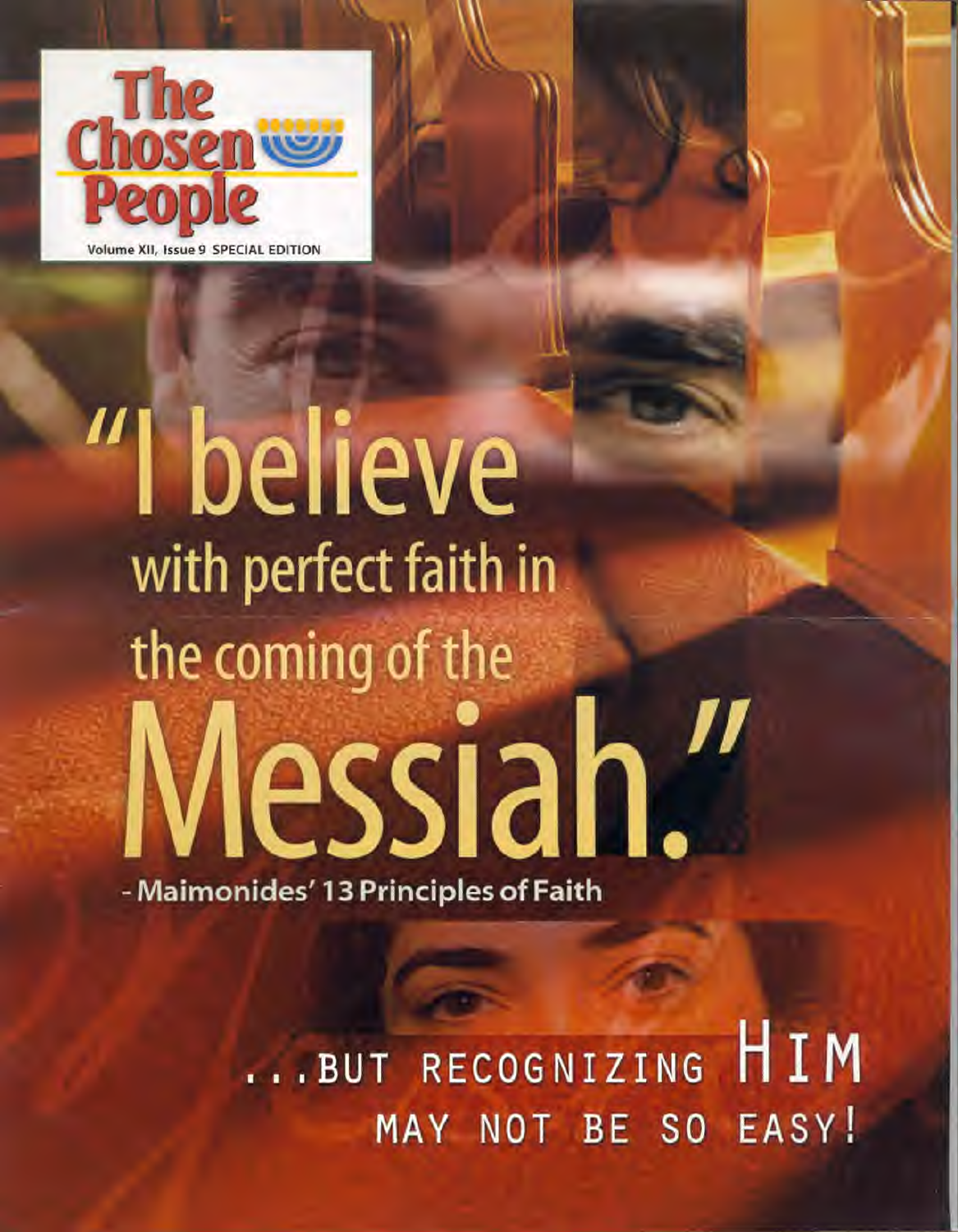## **Some Reflections about the Jewish People and Jesus**

AL EDITION ume **XII**, Issue 9

Published by **CHOSEN PEOPLE MINISTRIES** 

> International **Headquarters** 241 East 51st Street New York, NY 10022 212-223-2252

In Canada Box 897 Station B North York, ON M2K 2R1 416-250-0177

Celebrate Messiah (Australia) PO Box 304 Caulfield South Vic 3162 03-9563-5544 www celebratemessiah com au

> Visit us on the web at. **chosenpeople.com**

Our Spanish website is www.puebloelegido.com

The *Chosen People* newsletteris publishedmonthly by Chosen PeopleMinistries.For more information, or to receive *The Chosen* People newsletter, write to Chosen People Ministries. Editors Zhava Glaser, Andrew Sparks; Staff Writer Alan Shore; Design: Lois Goble. Stock photography is used throughout this magazine and is meant to be representative only.

PRINTED IN THE USA

**Dear friend,** 

**This newsletter tackles a controversial topic: if and how the claim that Jesus is the Messiah foretold by the Hebrew Scriptures has any bearing on Jewish people today. However this material may have come into your possession, I would like to take the liberty of encouraging you to read through it with an open mind.** 

**I have to admit** that, as **a Jewish man myself; I remember my thoughts and feelings when I first heard about people who talked about being Jewish and believing in Jesus. I thought such people were out of their minds. I was shocked by them, embarrassed for them and angry at them.** 

**But as I listened, read, and reflected, I became first cautiously open and finally truly convinced that these wild claims were true. It was the last place I ever thought I would go, and over the past three decades, I have never regretted that decision.** 

### **The Hardest Hurdle**

**If you are Jewish, you know that there are many different ways to relate to your Jewish identity.You can ignore it, which some try to do, or it can be your single, defining fact of life. Most of us, however, live between these two poles. We are grateful for our rich heritage and are conscious of its claims to one degree or another. We also recognize that we share a world with others and, being naturally inquisitive, we are intellectual and spiritual explorers there. But somehow, we remain tethered to the Jewish world and are deeply suspicious of anything that threatens to sever that tie.** 

**The articles inside this publication deal with various aspects of Jewish religious thought and history.They are, I think, thought-provoking pieces that I hope you will find engaging. But I know as well as you do that until the knot in your stomach unclenches about the relationship of Jesus to the Jewish people, intellectual discussion will probably not persuade you to change your thinking.** 

**It is a complicated knot —a knot that consists of pain, and an intuitive distrust of Christians and many of their ways. And at the center of it all is the belief that it is impossible to accept the claim that Jesus is the Messiah and remain Jewish. More than anything, let's admit, this is the single greatest hurdle\ even for Jewish people who never go to synagogue and for all intents and purposes have left Judaism behind.** 

**But what if this isn't true? What if a Jewish person who accepts the message of the Messiah remains Jewish — and even discovers new and meaningful dimensions to that identity? This is our claim, as Jewish believers in Jesus — Yeshua — the Messiah. He is Jewish. His message was rooted in the Hebrew Scriptures. His first followers were Jewish and never thought of themselves as other than that. And we today, if we are Jewish, may embrace this message and continue to express our Jewish lives as we serve the Lord of Creation.** 

**So I invite you to peruse the following articles. And I also invite you to contact us at 888-2-YESHUA for more discussion.** 

Your brother,

**Mitch** Glaser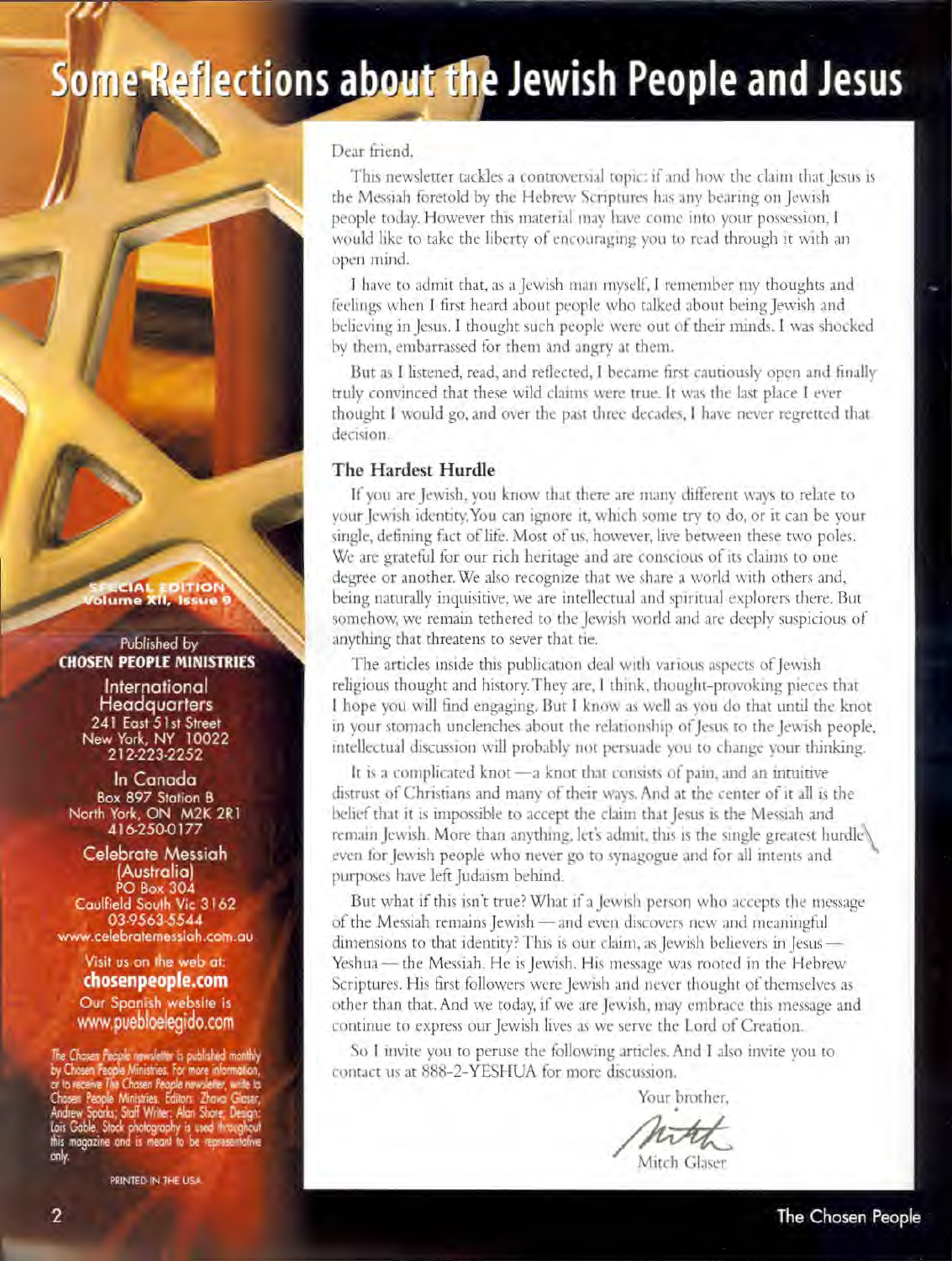# Jesush People and the **A LOOK AT HISTORY**

**Why don't Jewish people believe in** Jesus?

From the earliest days of what was known as the Nazarene sect of Jewish believers through the later centuries of Christianity, the majority of Jewish people **have denied the claims of the New Testament. While theological and cultural differences have contributed to a hardening of positions on both sides, it may also be said that the forces of history have helped to drive a wedge between mainstream**  Judaism and Christianity that has made the distance even harder to bridge. One of **the saddest things is that it happened so quickly. But how did it come about?** 

### **History and a Parting of the Ways**

**The apparent distance between Judaism and the message of Jesus the Messiah was not always so great. It can be argued that at first there was no** 

**distance at all, since the early believers were all Jewish. How did this Grand Canyon-sized abyss develop?** 

**Several events in the first and second centuries were largely responsible. The first is the destruction of the Temple in** 70 **cE by the Romans. This calamity not only resulted in the wholesale slaughter of Jewish people in Jerusalem, but also reconfigured Judaism as a religious faith. Without the Temple, the offering of sacrifices would no longer play a meaningful**  role so the Great Sanhedrin gathered in the town of Yavneh to mourn, **regroup and redefine Jewish life.** 

**Another factor contributed to the distancing of the followers of Yeshua from Judaism. The original Jewish believers in Jerusalem who provided leadership to the earliest form of the church were also swept away in the ensuing Jewish wars that culminated in 135 CE with the disastrous failure of the Bar Kokhba rebellion. Without the guiding hand of this early Jewish leadership, the spread of the Gospel to the Gentiles led to the conscious decision to distance the emerging Christian faith from its Jewish roots. It also led to the rise of anti-Semitism and a deeply-seated contempt for Judaism among so-called Christians that raises its ugly head even to this day.** 

### **First Failed Expectations**

**There is another reason for the Jewish rejection of the message of the Nazarenes. The Messianic message of the New Testament is composed, in part, of the Jewish expectation that the end of world was just around the corner. Ironically, although this has not yet occurred, this component of the Messiah's teaching is one of the** 

tt, Photographer: Tatiana Sayig Agency: Dreamstime.com

 $-$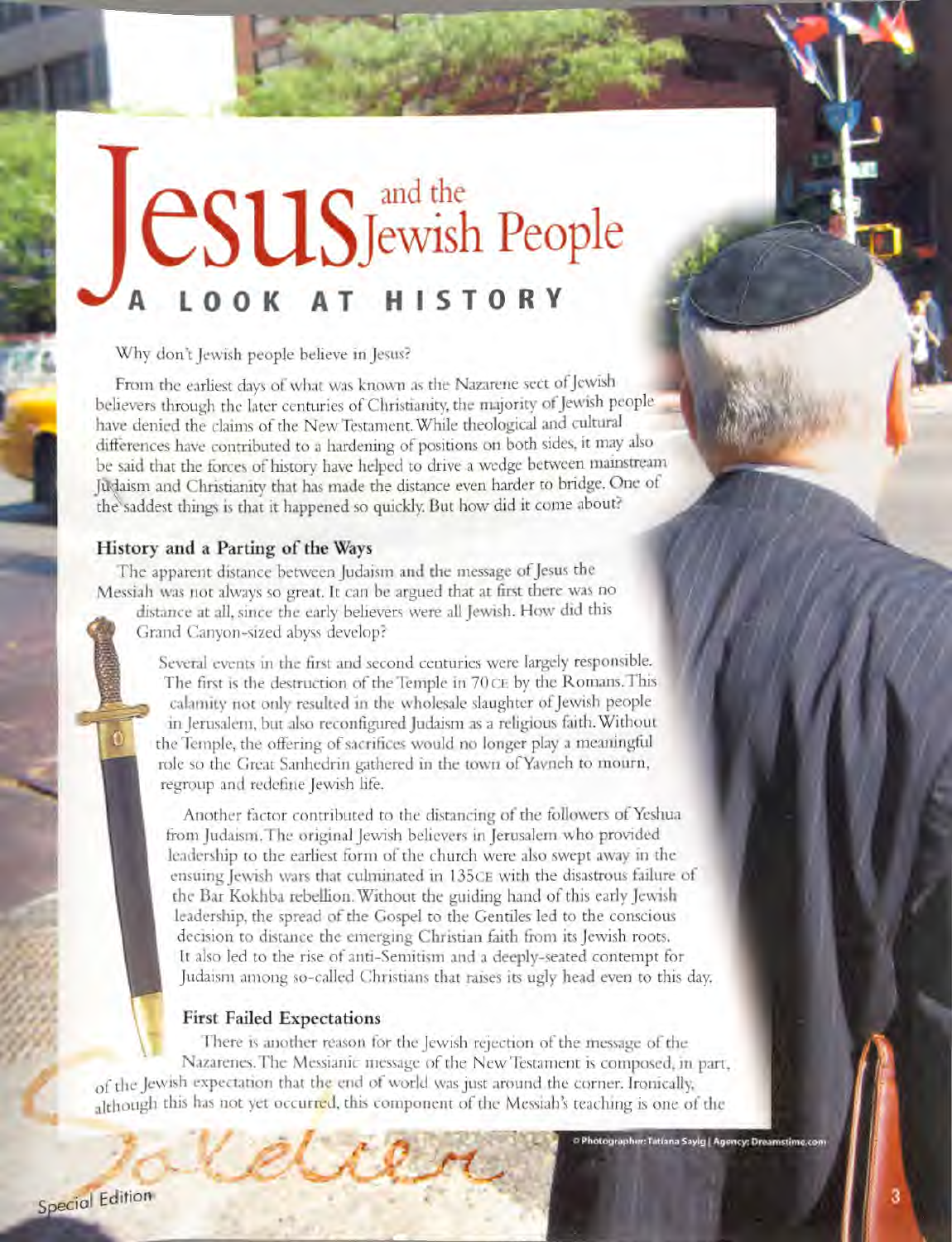**most persuasive pieces of evidence that His message is historically authentic.** 

> **The world in which Jesus moved was charged with apocalyptic hope. The discovery of the Dead Sea Scrolls has shed enormous light on the intense interplay of history and faith in the world at this time. The fervent few waited m devout hope that they would be vindicated by a**

**mighty warrior who would cast out the wicked oppressor. But that hope did not materialize, and from that time forward, one of the most frequent reasons set forth by Jewish people to reject the claims of Jesus has been His "failure" to deliver the longed-for Kingdom and accompanying peace.** 

**Now there are two possibilities here. The first is that many Jewish people are right to reject Jesus on this basis.The second is that they are wrong, and there are more pieces on the board that need to be considered. Perhaps the timing of this expectation was off.** 

### **An Alternative Interpretation**

**Saul of Tarsus, writing to a fellowship of Jewish and other believers in Rome, tackled this very question. He wrote to them,** *"For I do not desire, brethren, that you should be ignorant of this mystery, lest you should be wise in your own opinion, that blindness in part has happened to Israel until the fullness of the Gentiles has come in. And so all Israel*  will be saved, as it is written: 'The Deliverer will *come out of Zion, and He will turn away ungodliness from Jacob'* **(Romans 11:25-26).** 

**In other words, even the widespread Jewish rejection of Jesus as Messiah, because of the delay of the Kingdom's fullness, was a part of God's plan. For the Hebrew Scriptures speak plainly of the inclusion of the nations in the blessing of Israel. If this alternative interpretation proves to be the case, then the historical** 

**objection that the delay of the Kingdom has disqualified Jesus just won't hold water.** 

**If this is so, then perhaps it might be worthwhile to take a fresh look at other traditional objections to Jesus.You might find that there is more to Him than you originally thought.** 

#### **Bridging the Distance**

**The relationship between the Jewish people and Christianity has not been an easy one. Although Christianity is often depicted as the "child" of Judaism, it might be more accurate to say that Judaism and Christianity are siblings. As they exist today, both of them owe their existence to the earlier Israelite faith that birthed and nourished them. And for better or worse, as many sibling rivals realize, they cannot live without each other.** 

**The principles of the Israelite faith that undergird both Judaism and Christianity speak to the essential condition of humanity. We are all wounded creatures in a broken creation.The prophet Isaiah laments that** *"all our righteousnesses are like filthy rags"* (Isaiah 64:6). We are unable to mend ourselves. Israelite faith, embodied in the **Hebrew Bible, teaches us to look beyond ourselves with hopeful expectation for a promised deliverance—by a promised Messiah.** 

**What would such a Messiah look like? He would be holy, just and mighty enough to be able to overcome evil. But He would also first be the embodiment of compassion, forgiveness, servanthood and love. The New Testament portrays Yeshua of Nazareth as both of these things. It asserts that He first came among us to provide the willing sacrifice through which we can be reconciled to the Lord of Creation. And secondly, He will return so that all of humankind will finally be made whole.** 

**Finally, it should be clear that Jesus never called upon Jewish people to become Gentiles, but rather to follow Him as the Jewish Messiah.**  And quite frankly, the most important gap we **have to close is not between Judaism and** 

## Want to Know More? 1-888-2YESHUA · chosenpeople.com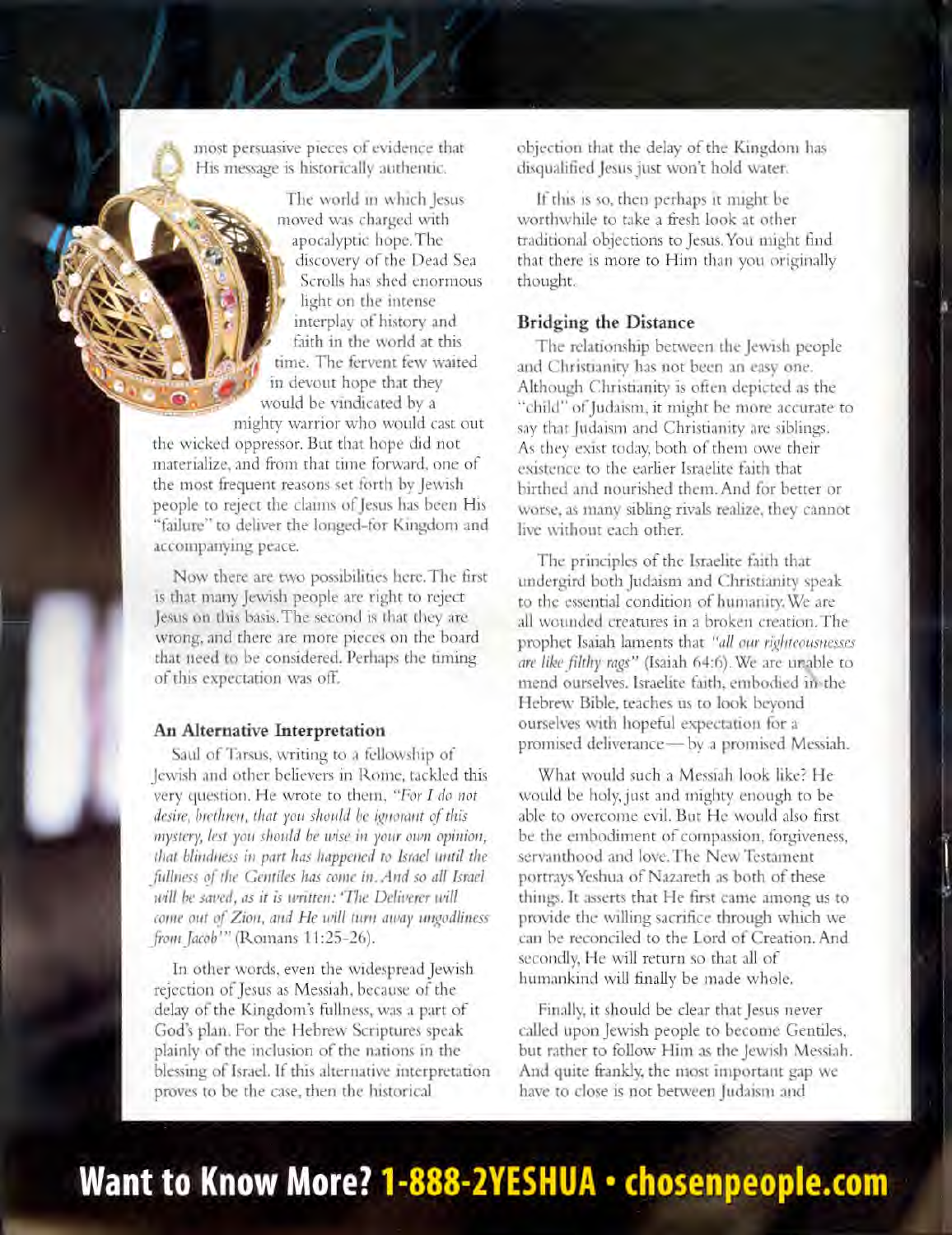Chr-lianity—but between ourselves and God. It is our sin, our failure to keep the Torah—our failure to oftentimes even live up to our own standards of morality and goodness, that causes this gap. How then do we approach God and draw close to our Creator?

The answer is found by bridging the gap between the Older and Newer Testaments. When we put these two together we discover that God bridged the gap by sending His Son, the fulfillment of prophecy, to be the promised Messiah and to bear our sins. Through accepting Yeshua we are forgiven and cleansed—brought nearer to God than we ever thought possible.Yeshua closes that gap between man and God whether you are Jewish or Gentile. Why not take time to read the Scriptures and see if Yeshua really is who He claimed to be—the Messiah of Israel and Savior of the world?  $\Phi$ 

# **Rabbinic BJECTIO by Dr. Michael L. Brown**

*Whether you are a religious Jewish person or not, it is clear that all modern forms of Judaism, from Orthodox to Reform, are based upon the idea that two Torahs were given on Mount Sinai* — one written and the other oral. Eventually, the oral Torah was written down, codified, *commented upon and passed along to future generations of Jewish people and became known as the Talmud —the judgments and interpretations of our Sages.* 

*All Jewish people today— whether religious or not—generally participate in Jewish*  religious life by engaging both biblical truth and the traditions passed along by our *rabbis. It is impossible to practice normative Judaism without relating to Jewish tradition. But we should ask the question, "Does Jewish tradition carry the same weight and religious* authority *as the Bible?"* 

*This might be something that many of our Jewish people take for granted, but have you ever considered the implications of this way of thinking about God and our relationship to Him as Jews? What do you think about Jewish tradition and Scripture?* 

This is the significant subject addressed by Dr. Michael Brown in the *following article.* 

If you are an observant Jew, then the rabbinic traditions are very important to you. After all, without the traditions, there would be no such thing as traditional Judaism!

Photographer:Galina ltarskaya Agency: Dreamstime.com The model in this image is neither affiliated with Chosen People Ministries nor mentioned in this newsletter.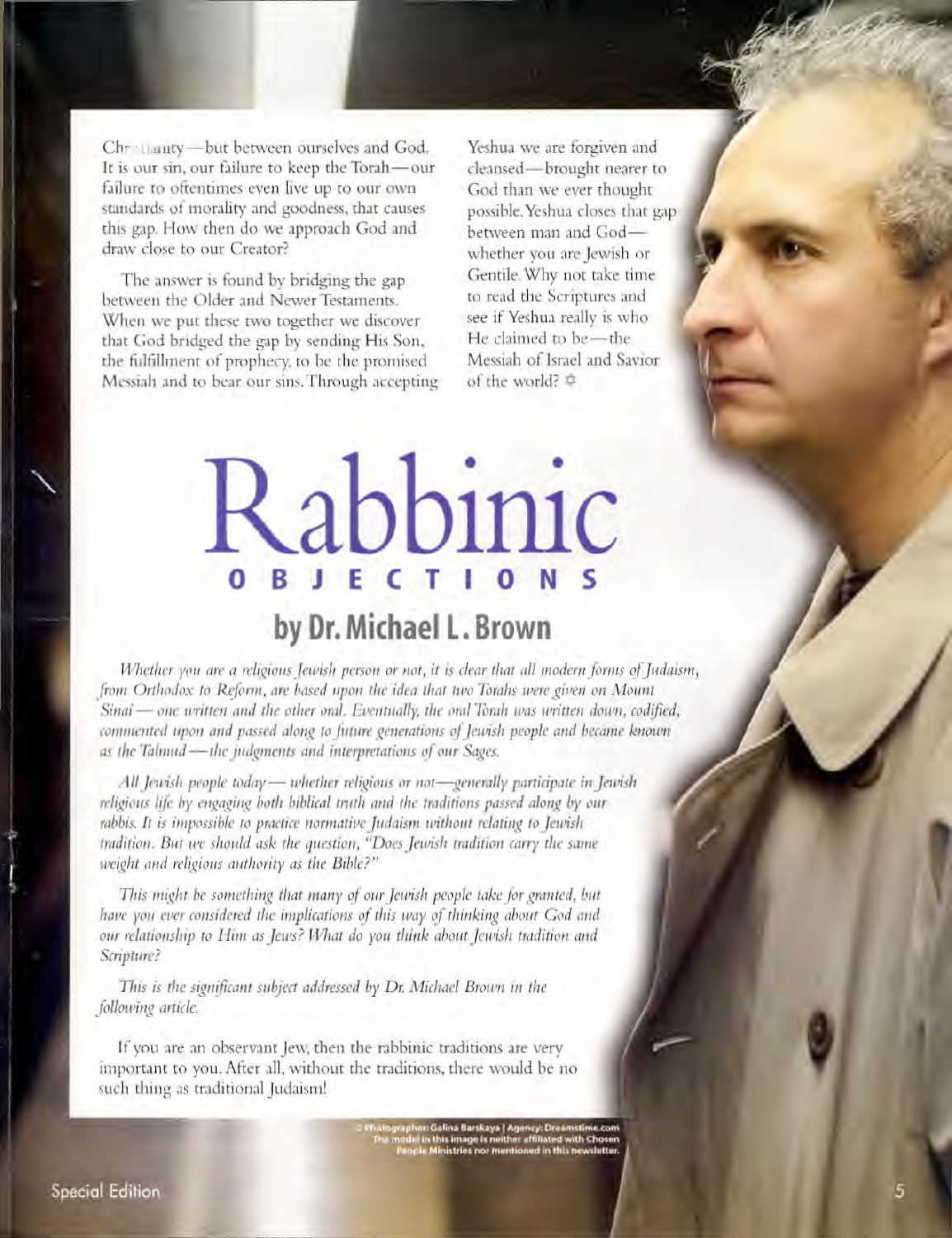**For you, these traditions are your direct connection to Sinai, and you believe that you stand at the end of an unbroken chain of tradition going back to Moses, who, you claim,**  *received* **both an Oral and a Written Torah from HaShem. For you, these traditions are essential, telling you how to keep the commandments, how to understand the Scriptures, and how to live your life before the Lord. Without these traditions you would feel lost.** 

> **As explained by Dr. Immanuel Jakobovitz, former Chief Rabbi of the United Kingdom:**

> > *When our Sages asserted that "the Holy One, Blessed be He, did not make His covenant with Israel except by virtue of the Oral Law" (Gittin 60b), they not only propounded a cardinal Jewish belief, they also expressed a truth as evident today as it was in Talmudic times. The true character of Judaism cannot be appreciated except by an intimate acquaintance with the Oral Law. The Written Law, that is, the Five Books of Moses, and even the rest of the*

*Hebrew Bible, we share with other faiths. What makes us and our faith distinct and unique is the oral tradition as the authentic key to an understanding of the written text we call the Torah.'* 

**But is this really true? Did God actually make His covenant with Israel based on the Oral Law? If you will study the evidence —rationally, logically, and carefully — you will find that, to the contrary, God made His covenant with our people based on the written Word alone, and it is that Word — the written** *Tanakh — that* **must be our guide for faith and life.** 

**Obviously, it would take several large volumes to** *cover every* **possible question and answer every possible objection, but I will prent some foundational truths from the Scriptures, and as you continue to research the matter for yourself; these truths will lead to one inescapable conclusion: It is the Tanakh rather than the Talmud and the rabbinic traditions that must be followed if we are to be totally faithful to the Lord.** 

**What does the Torah itself teach? It teaches that: 1) God gave Moses His commands and laws; 2) Moses wrote down in a book everything the Lord said to him; 3) Moses read the words of that book to the people;** *and* **4) based on the words of that book, the covenant was**  made. Read the key verses for yourself: Exodus **24:3-4, 7-8; 34:27; Deuteronomy 31:9-13; see also Deuteronomy 27:1-8. It was this Book of the Law** *(sefer torah -* **111P1 1D17) that was to be read by the king (Deuteronomy 17:18-20), and Israel would be judged based on what was written in this book (Deuteronomy 28:58; 30:10).** 

**That's why God told Joshua not to let the**  *Book of the Law* **depart from his lips (Joshua 1:8), and that's why** *every single reference in* **the Bible to the Torah or the teaching of Moses refers to what is written. Where is the Oral Torah? It simply is not there.** 

Consider the evidence for yourself: Every **single time the Hebrew Bible refers to "the law/teaching of Moses"** *(torat mosheh - MD* **nmn) it is referring to the** *written Torah* 

## Want to Know More? 1-888-2YESHUA · chosenpeople.com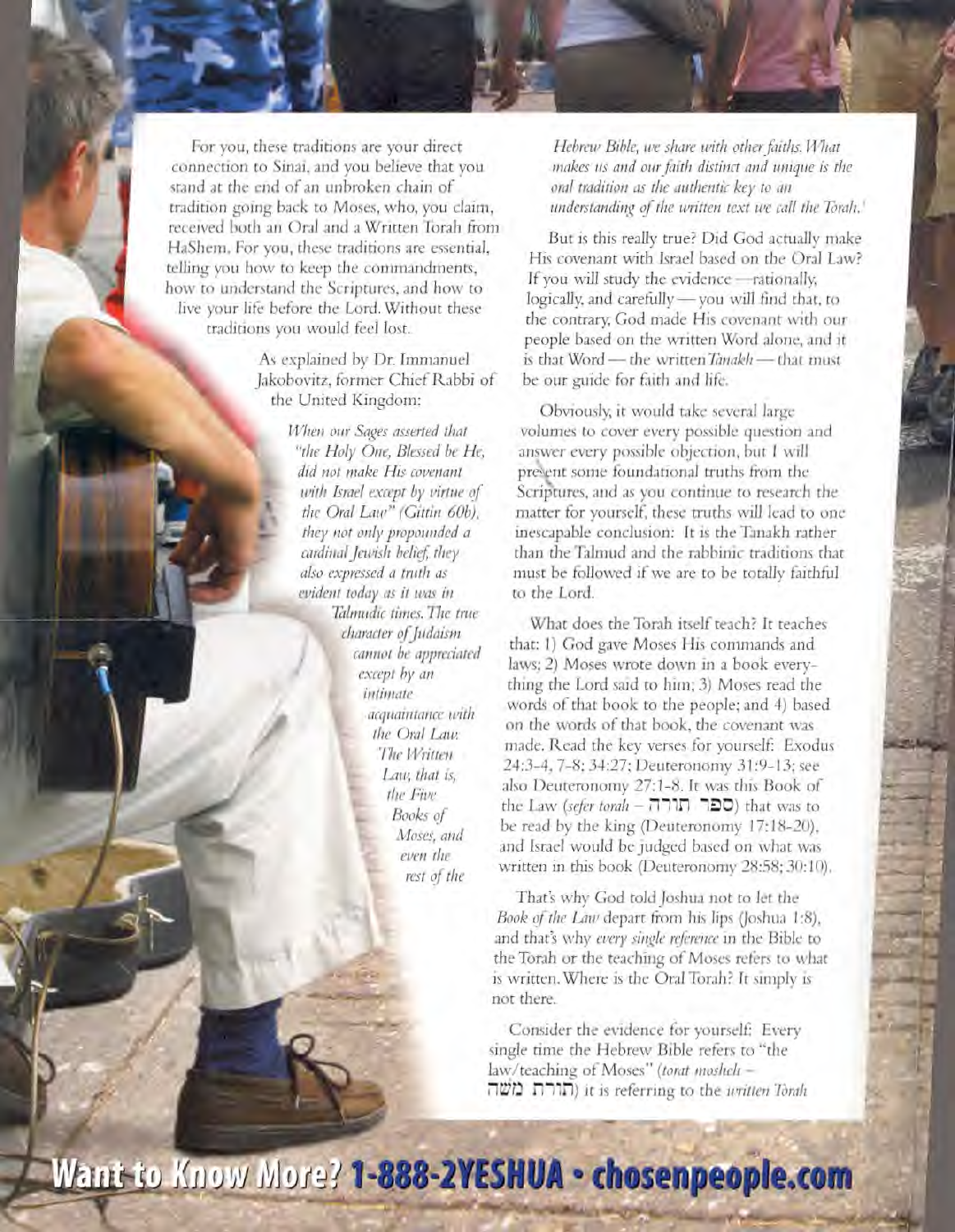**(see Joshua 8:31-32; 23:6; 1 Kings 2:3; 2 Kings 14:6; 23:25; Malachi 3:22; Daniel 9:11, 13; Ezra 3:2; 7:6; Nehemiah 8:1; 2 Chronicles 23:18; 30:16; 34:14)—every single time! Conversely, there is not one time in the entire Hebrew Bible where someone is rebuked or punished for breaking "the law of Moses" when it does not refer to the written Torah. Not a single time! If someone was indicted for breaking "the Torah of Moses," or if reference was made to "the Torah of Moses," it meant one thing and one thing only: the written Torah. And it was that written Torah that our forefathers were called to keep. Why then do some put such an emphasis on the Oral Torah, claiming that without it, one cannot understand what is written?** 

**The phrase** *sdir torah* **mann ma, "Book of the Law," occurs twenty times in the Tanakh, while there are no references whatsoever to an**  Oral Torah (torah she-be'al peh -

**"IMO mini) in the entire Tanakh. As for the supposed hints to the Oral Torah within the Scriptures, all of them can be easily explained. What then will you follow: the sure and certain testimony of the written Word, or the traditions of men, no matter how beautiful those traditioys might be?** 

In many cases, the Talmudic interpretation of **the Scriptures contradicts the plain sense of the Torah. For a famous example, see B. Bava Metzia 59b, which changes the meaning of the end of Exodus 23:2. If you are a student of the Talmud, you know that this is common, even in legal interpretations; see, e.g., B. Berachot 2 a-b, where the word** *vetaher (VIVI)* **in Leviticus 22:7 is misinterpreted. In other cases, the Talmud makes the Torah laws void, as seen in the well-known rabbinic interpretation of Deuteronomy 21:18-21 in B. Sanhedrin 71a, where it is taught that the Torah commandment was never observed and, in fact, never meant to be observed. On what basis, then, will you follow human traditions when those traditions overrule the Word of God?** 

**The Rambam, Moses Maimonides, taught in his introduction to the Mishnah that the** 

<sup>t</sup>r; -'41401iiiiLaftimilawirida01;\*114094040.04editit tb'el, *•A•-ttgatomie.* .v:"\_1\*-0't • :4""adamitdasikommir.. <sup>0</sup>

**rabbinic traditions were to be followed even if they contradicted the plain, grammatical sense of the Torah and even if a prophet of God confirmed that the plain, grammatical sense of the Torah was correct (using Deuteronomy 25:11-12 as his example). So, the written Word, confirmed by a prophet, has less authority than the rabbinic traditions! Add to this the Talmudic teaching in B. Bava Metzia 59b (cited above, and based on a wrong interpretation of Exodus 23:2) that states that even divine miracles and a voice from heaven cannot overrule the majority opinion of the rabbis, and you realize just how extreme this position really is.** 

**Which, then, will you follow? The written Word or the traditions of men? When you stand before God, what will you say? A word to the wise i§ sufficient** *(vehamaskil yavin*  **51D01311).** 

**1. Foreword to H. Chaim Schimmel,** *The Owl Lasv:A Study of the Rabbinic Contribution to Torah She-be-al-Peh* **(2nd, rev. ed.; Jerusalem/NewYork: Feldheim, 1996), n.p.** 

Messianic Jews—Jewish people who believe that Jesus is the Messiah of Israel believe in the priority and greater authority of the Tanakh (the entire Hebrew Bible) *and*  affirm that the case for Yeshua being the Jewish Messiah is well documented by Moses, the Prophets and the Writers of the Bible. If you follow the Bible, it will lead you to believe that Yeshua is the Messiah, but if you remain under the authority of Jewish tradition then you probably will not. So, what will become



V": 57:77-

the basis for your decision to accept or reject Yeshua? Will you make your most significant life choices based upon Jewish tradition or Scripture? The Psalmist writes,

Do not put your trust in princes, nor in a son of man, in whom there is no help. His spirit departs, he returns to his earth; in that very day his plans perish. Happy is he who has the God of Jacob for his help, whose hope is in the Loro his God (Psalm 146:3-5).